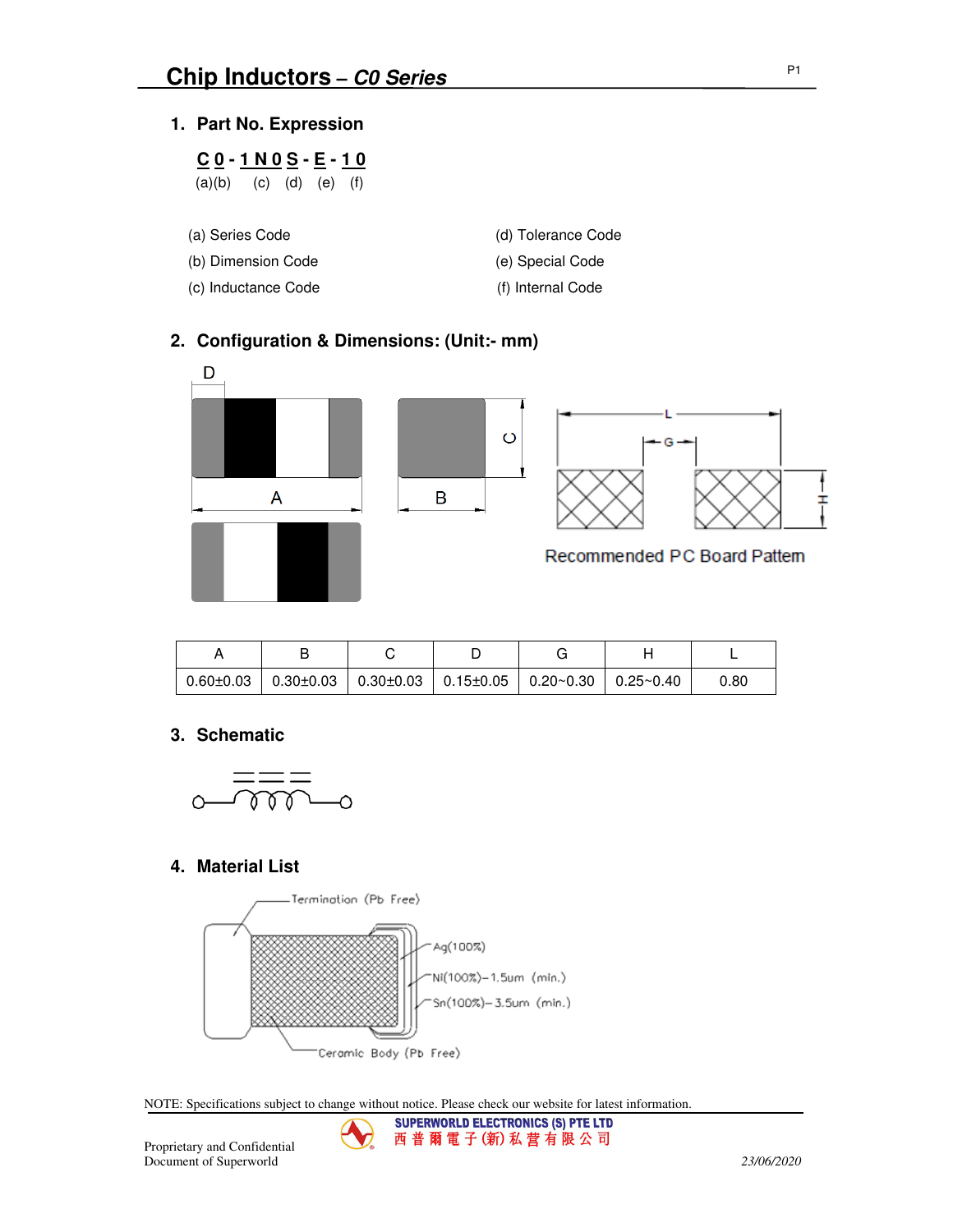# **5. General Specifications**

- (a) Operating Temp. : -55°C to +125°C (including self-temperature rise).
- (b) Storage Temp. : -40°C to +85°C (on board).
- (c) The maximum rated current: the DC current value having temperature increased 40°C after through DC current 2 hours at ambient temperature.
- (d) Storage Condition (Component in its packaging)
	- i) Temperature: Less than 40°C
	- ii) Humidity: 60% RH

### **6. Electrical Characteristics**

|                    | Inductance    | Q      | <b>SRF</b> | <b>SRF</b> | <b>DCR</b> | <b>Rated Current</b> |
|--------------------|---------------|--------|------------|------------|------------|----------------------|
| <b>Part Number</b> | (nH)          | Factor | (MHz)      | (MHz)      | $(\Omega)$ | (mA)                 |
|                    | @250mV/100MHz | Min    | Min        | Typ        | Max        | Max                  |
| C0-1N0S-E-10       | 1.0           | 4      | 10000      | >13000     | 0.11       | 470                  |
| C0-1N2S-E-10       | 1.2           | 4      | 10000      | >13000     | 0.12       | 450                  |
| C0-1N5S-E-10       | 1.5           | 4      | 10000      | >13000     | 0.13       | 430                  |
| C0-1N8S-E-10       | 1.8           | 4      | 10000      | >13000     | 0.16       | 390                  |
| C0-2N0S-E-10       | 2.0           | 4      | 8800       | >13000     | 0.17       | 380                  |
| C0-2N1S-E-10       | 2.1           | 4      | 8800       | >13000     | 0.17       | 380                  |
| C0-2N2S-E-10       | 2.2           | 4      | 8800       | 12500      | 0.19       | 360                  |
| C0-2N4S-E-10       | 2.4           | 4      | 8300       | 11700      | 0.2        | 350                  |
| C0-2N7S-E-10       | 2.7           | 4      | 7700       | 11000      | 0.21       | 340                  |
| C0-3N0S-E-10       | 3.0           | 4      | 7200       | 11000      | 0.22       | 330                  |
| C0-3N3S-E-10       | 3.3           | 4      | 6700       | 9600       | 0.23       | 320                  |
| C0-3N6S-E-10       | 3.6           | 4      | 6400       | 9100       | 0.25       | 310                  |
| C0-3N9S-E-10       | 3.9           | 4      | 6000       | 8600       | 0.27       | 300                  |
| C0-4N3S-E-10       | 4.3           | 4      | 5700       | 8100       | 0.3        | 280                  |
| C0-4N7S-E-10       | 4.7           | 4      | 5300       | 7600       | 0.3        | 280                  |

Tolerance Code: S=±0.3nH, J=±5%

NOTE: Specifications subject to change without notice. Please check our website for latest information.

 $\blacktriangledown$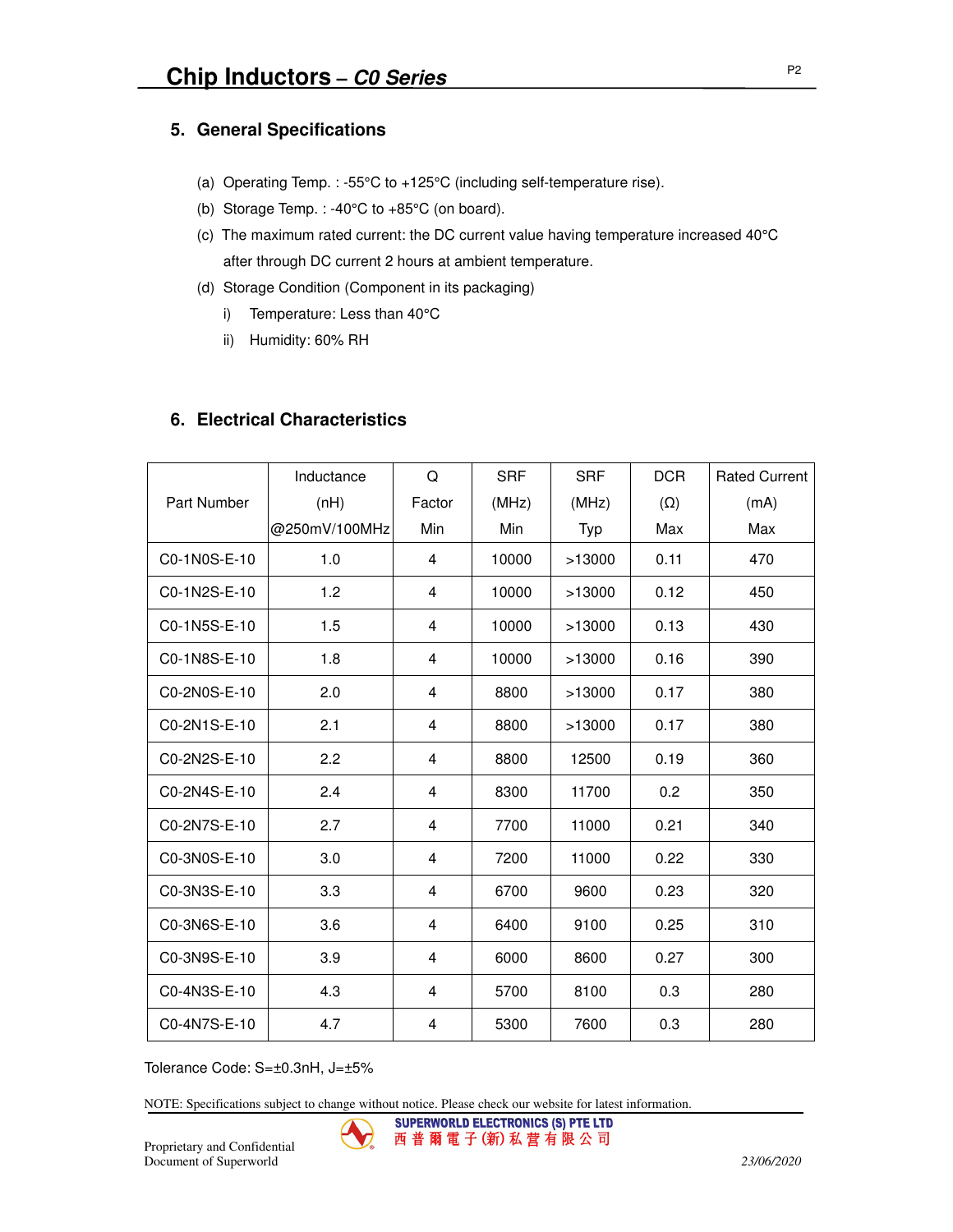|              | Inductance    | Q      | <b>SRF</b> | <b>SRF</b> | <b>DCR</b> | <b>Rated Current</b> |
|--------------|---------------|--------|------------|------------|------------|----------------------|
| Part Number  | (nH)          | Factor | (MHz)      | (MHz)      | $(\Omega)$ | (mA)                 |
|              | @250mV/100MHz | Min    | Min        | Typ        | Max        | Max                  |
| C0-5N1S-E-10 | 5.1           | 4      | 5000       | 7100       | 0.33       | 270                  |
| C0-5N6S-E-10 | 5.6           | 4      | 4600       | 6600       | 0.36       | 260                  |
| C0-6N2S-E-10 | 6.2           | 4      | 4200       | 6100       | 0.38       | 250                  |
| C0-6N8J-E-10 | 6.8           | 4      | 3900       | 5600       | 0.39       | 250                  |
| C0-7N5J-E-10 | 7.5           | 4      | 3600       | 5300       | 0.41       | 240                  |
| C0-8N2J-E-10 | 8.2           | 4      | 3400       | 4900       | 0.45       | 230                  |
| C0-9N1J-E-10 | 9.1           | 4      | 3200       | 4600       | 0.48       | 220                  |
| C0-10NJ-E-10 | 10            | 4      | 2900       | 4200       | 0.51       | 220                  |
| C0-12NJ-E-10 | 12            | 4      | 2700       | 3800       | 0.68       | 190                  |
| C0-15NJ-E-10 | 15            | 4      | 2300       | 3100       | 0.71       | 180                  |
| C0-18NJ-E-10 | 18            | 4      | 2100       | 3000       | 0.81       | 170                  |
| C0-22NJ-E-10 | 22            | 4      | 1800       | 2600       | 1.0        | 150                  |
| C0-27NJ-E-10 | 27            | 4      | 1800       | 2600       | 1.35       | 120                  |

Tolerance Code: S=±0.3nH, J=±5%

# **7. Characteristics Curves**

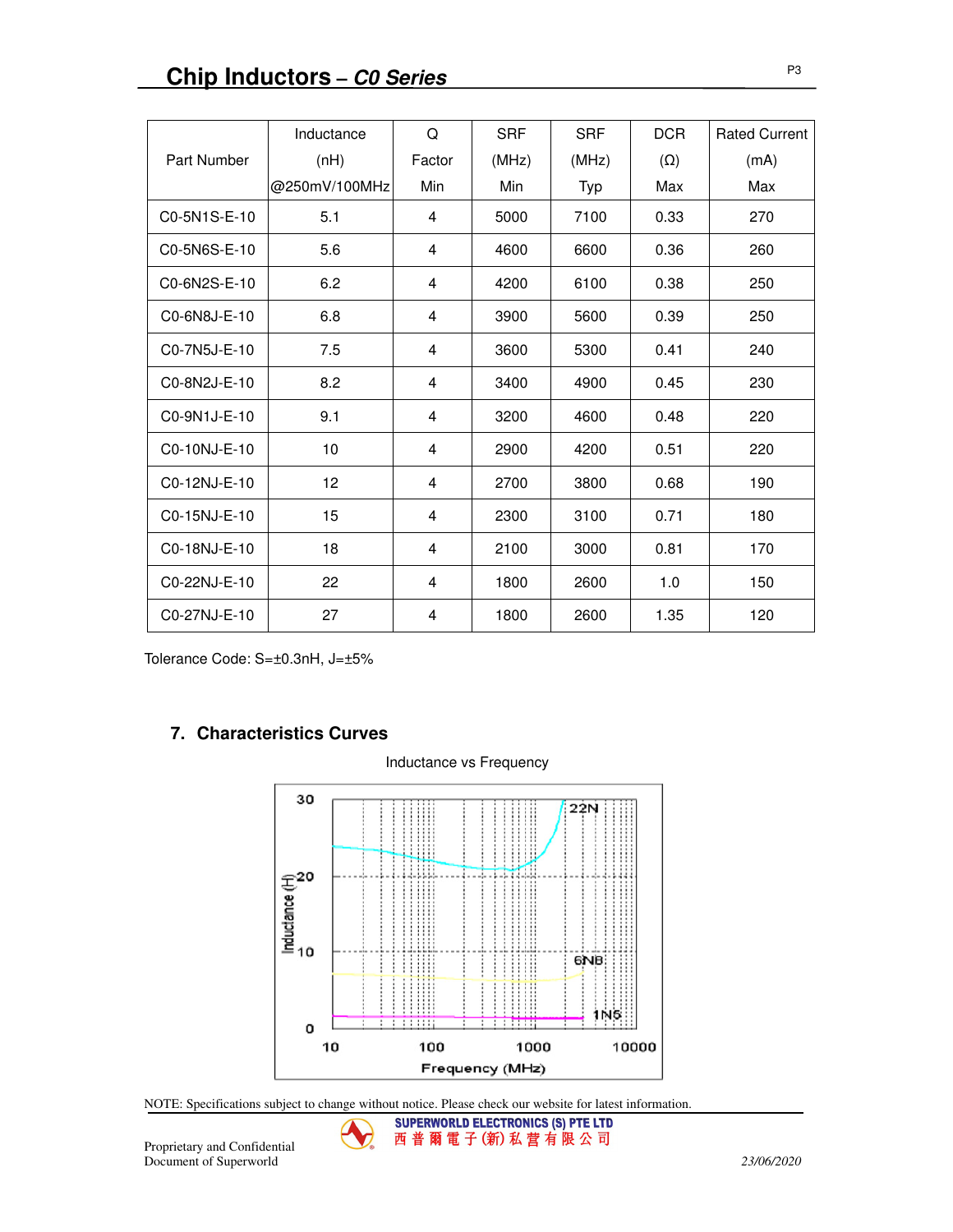



NOTE: Specifications subject to change without notice. Please check our website for latest information.

V.

**SUPERWORLD ELECTRONICS (S) PTE LTD** 西普爾電子(新)私营有限公司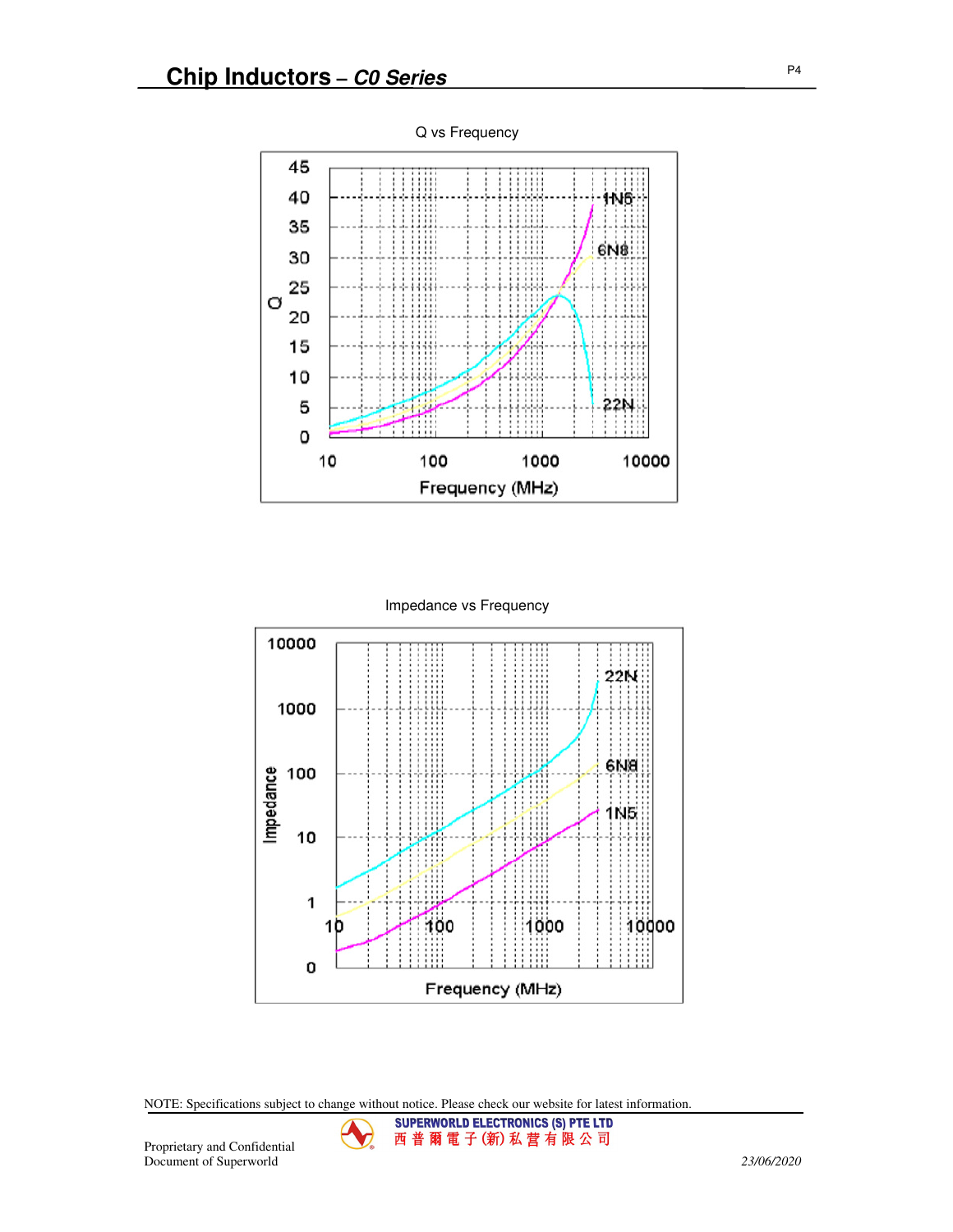### **8. Soldering and Mounting**

Mildly activated rosin fluxes are preferred. The terminations are suitable for re-flow soldering systems. If hand soldering cannot be avoided, the preferred technique is the utilization of hot air soldering tools.

#### **8-1 Solder Re-flow:**

Recommended temperature profiles for lead free re-flow soldering as following diagram.



| А | Slope of temp. rise |             | ° C/sec |
|---|---------------------|-------------|---------|
|   | Heat time           | 50 to 150   | sec     |
| в | Heat temperature    | 120 to 180  | ۰c      |
| С | Slope of temp. rise | 1 to $5$    | ° C/sec |
| D | Time over 230° C    | $90 - 120$  | sec.    |
| F | Peak temperature    | $255 - 260$ | ۰c      |
|   | Peak hold time      | $10$ max.   | sec     |
|   | No. of mounting     | 3           | times   |

(Melting area of solder)

#### **8-2 Soldering Iron:**

Products attachment with soldering iron is discouraged due to the inherent process control limitations. In the event that a soldering iron must be employed the following precautions are recommended. Reworking should be limited to only one time.

Note:

- a) Preheat circuit and products to 150°C for 1 minute.
- b) 280°C tip temperature (Max).
- c) Never contact the ceramic with the iron tip.
- d) Control the end of soldering iron in 3mm (Max).
- e) Use a 30 Watt soldering iron.
- f) Limit soldering time to 3 secs.

#### **8-3 Soldering Volume:**

Accordingly increasing the solder volume, the mechanical stress to product is also increased. Exceeding solder volume may cause the failure of mechanical or electrical performance. Solder shall be used not to be exceeding as following diagram. Minimum fillet height = soldering thickness + 25% product height.



**SUPERWORLD ELECTRONICS (S) PTE LTD** 西普爾電子(新)私营有限公司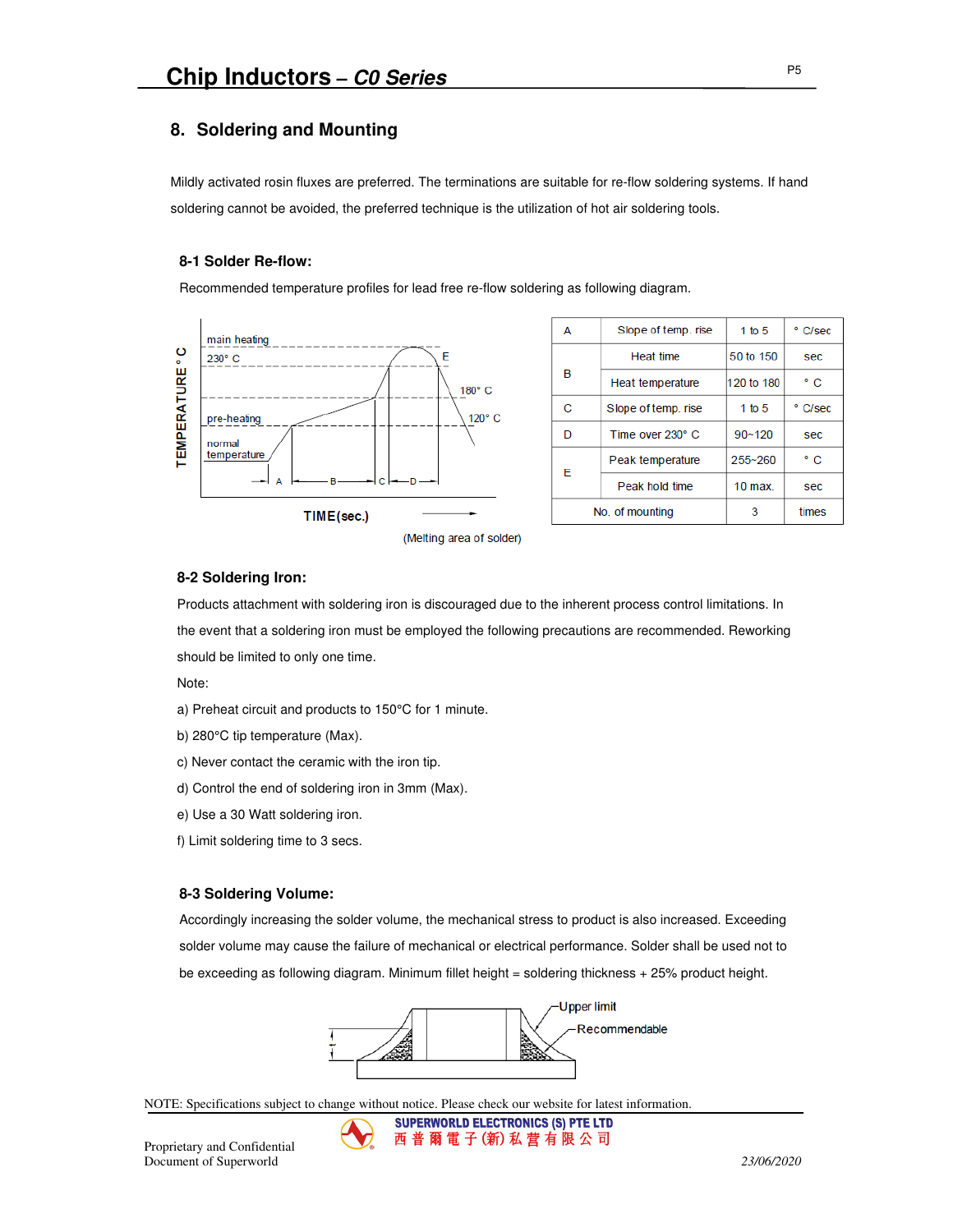# **9. Packaging Information**

### **9-1 Reel Dimension**



| $A/mm$ ) | N/mm    | W1(mm) | W2(mm)  |
|----------|---------|--------|---------|
| 178+2    | 50 Min. | 10±1.5 | 20 Max. |

### **9-2 Tape Dimension**



|                | A/mm            | B/mm)           | C/mm            | D(mm)           | E(mm)           |
|----------------|-----------------|-----------------|-----------------|-----------------|-----------------|
| Size           | $0.38 + 0.04$   | $0.68 + 0.04$   | $8.00 \pm 0.20$ | $3.50 \pm 0.05$ | $1.75 \pm 0.05$ |
| C <sub>0</sub> | F(mm)           | G(mm)           | H/mm)           | J(mm)           | T(mm)           |
|                | $2.00 \pm 0.05$ | $2.00 \pm 0.05$ | $4.00 \pm 0.10$ | $1.50 + 0.1/-0$ | 1.10 Max        |